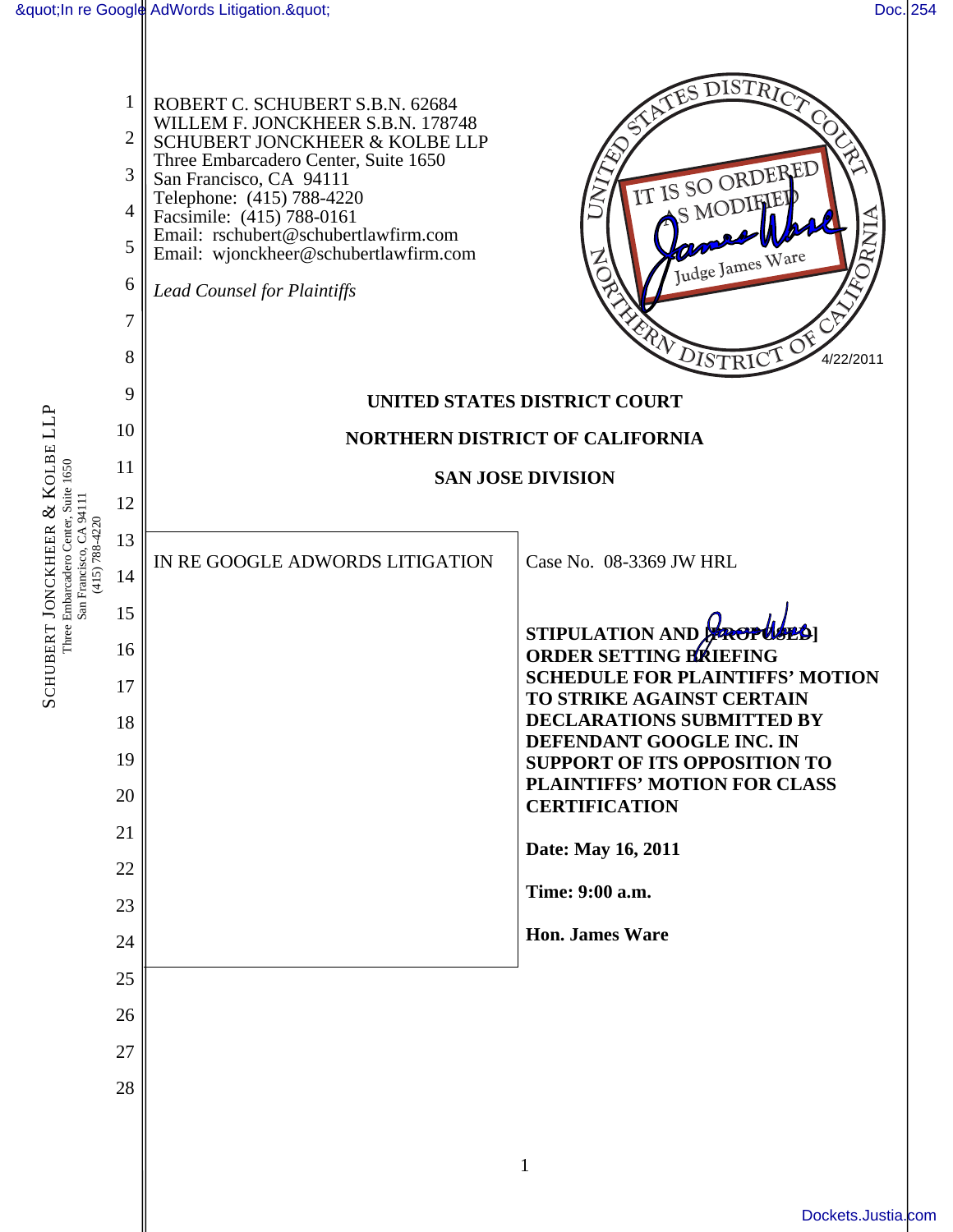1 2

3

4

5

6

7

8

9

10

11

12

13

14

15

16

17

18

19

20

21

22

23

24

25

26

27

28

WHEREAS, plaintiffs filed their motion for class certification on March 14, 2011, with a hearing scheduled for May 16, 2011 at 9:00 a.m.;

WHEREAS, defendant Google Inc. ("Google") filed its opposition to plaintiffs' motion for class certification, including certain supporting declarations, on April 11, 2011;

WHEREAS, plaintiffs intend to file a motion to strike certain declarations filed by Google in opposition to plaintiffs' motion for class certification; Google disputes that there is any basis to strike its declarations;

WHEREAS, the parties have met and conferred, and agreed upon a briefing schedule for plaintiffs' motion to strike, pursuant to which the motion and opening memorandum would be filed on April 22, 2011, Google's opposition would be filed on May 2, 2011, and the motion would be heard on May 16, 2001, concurrently with plaintiffs' motion for class certification;

WHEREAS, pursuant to N.D. Local Rule 7-3(c), plaintiffs wish to file a reply memorandum in support of their motion to strike, and to file it on May 9, 2011;

WHEREAS, Google believes that all briefing in connection with plaintiffs' motion for class certification should conclude by May 2, 2011 and that a reply memorandum is unnecessary;

WHEREAS, as part of this stipulation, the parties agreed to jointly request that the Court resolve the issue of whether a reply memorandum shall be permitted, and if so, on what date it must be filed;

THEREFORE, the parties hereby stipulate, and request the Court to order, as follows:

- 1. Plaintiffs' motion to strike and opening memorandum shall be filed on April 22, 2011.
- 2. Google's opposition to plaintiffs' motion to strike shall be filed on May 2, 2011
- 3. The hearing on plaintiffs' motion to strike shall be held on May 16, 2011, concurrently with the hearing on plaintiffs' motion for class certification.
- 4. The issue of whether plaintiffs may file a reply memorandum, and the date of the filing thereof, shall be resolved by the Court, in the Order below.

SCHUBERT JONCKHEER SCHUBERT JONCKHEER & KOLBE LLP Three Embarcadero Center, Suite 1650<br>San Francisco, CA 94111<br>(415) 788-4220 KOLBE LLP Three Embarcadero Center, Suite 1650 San Francisco, CA 94111 (415) 788-4220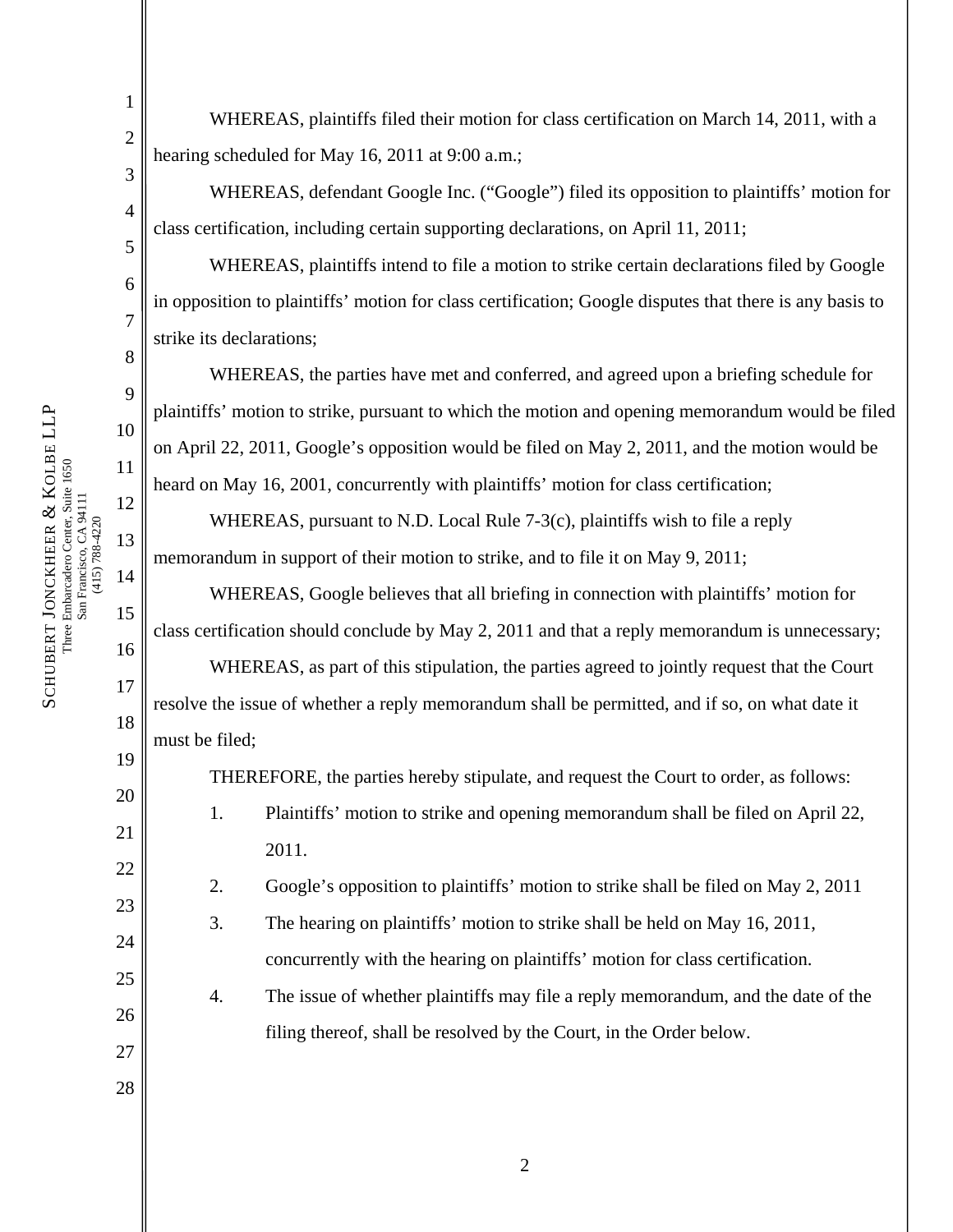|                                           | $\mathbf{1}$<br>$\overline{c}$ | Dated: April 20, 2011                                                                    | SCHUBERT JONCKHEER & KOLBE LLP                       |
|-------------------------------------------|--------------------------------|------------------------------------------------------------------------------------------|------------------------------------------------------|
|                                           | 3                              |                                                                                          |                                                      |
|                                           | 4                              |                                                                                          | By: <u>/s/</u><br>Robert C. Schubert                 |
|                                           | 5                              |                                                                                          | Willem F. Jonckheer                                  |
|                                           | 6                              |                                                                                          | <b>Lead Counsel for Plaintiffs</b>                   |
|                                           | $\overline{7}$                 |                                                                                          |                                                      |
|                                           | $8\,$                          | Dated: April 20, 2011                                                                    | <b>COOLEY LLP</b>                                    |
|                                           | 9                              |                                                                                          |                                                      |
|                                           | 10                             |                                                                                          | By: $\frac{\sqrt{s}}{\text{Whitty Somvichian}}$      |
|                                           | 11                             |                                                                                          | Attorneys for Defendant Google Inc.                  |
|                                           | 12                             | <b>ATTESTATION OF FILER</b>                                                              |                                                      |
|                                           | 13                             |                                                                                          |                                                      |
| San Francisco, CA 94111<br>(415) 788-4220 | 14                             | I, Willem F. Jonckheer, hereby attest that concurrence in the filing of the document has |                                                      |
|                                           |                                | been obtained from each of the other signatories.                                        |                                                      |
|                                           | 15                             |                                                                                          |                                                      |
|                                           | 16                             |                                                                                          |                                                      |
|                                           | 17                             | Dated: April 20, 2011                                                                    | SCHUBERT JONCKHEER & KOLBE LLP                       |
|                                           | 18                             |                                                                                          |                                                      |
|                                           | 19                             |                                                                                          | /s/Willem F. Jonckheer<br>By:<br>Willem F. Jonckheer |
|                                           | 20                             |                                                                                          | <b>Lead Counsel for Plaintiffs</b>                   |
|                                           | 21                             |                                                                                          |                                                      |
|                                           | 22                             |                                                                                          |                                                      |
|                                           | 23                             |                                                                                          |                                                      |
|                                           | 24                             |                                                                                          |                                                      |
|                                           | $25\,$                         |                                                                                          |                                                      |
|                                           | 26                             |                                                                                          |                                                      |
|                                           | 27                             |                                                                                          |                                                      |
|                                           | 28                             |                                                                                          |                                                      |
|                                           |                                |                                                                                          |                                                      |
|                                           |                                |                                                                                          | $\mathfrak{Z}$                                       |
|                                           |                                |                                                                                          |                                                      |

SCHUBERT JONCKHEER

ళ ∵

Three Embarcadero Center, Suite 1650

KOLBE LLP